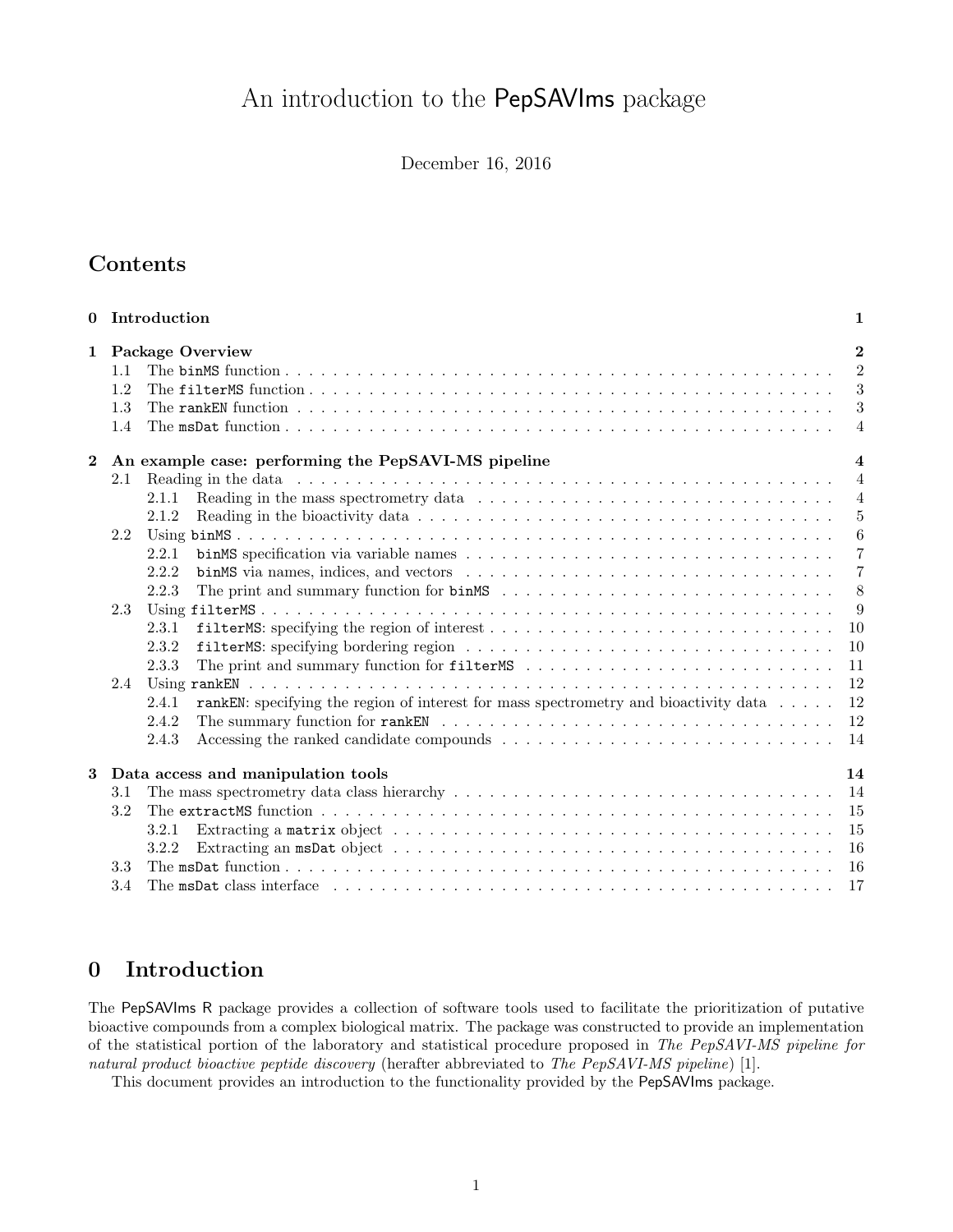## <span id="page-1-0"></span>1 Package Overview

A flowchart for a data analysis performed using PepSAVIms is show in Figure [1.](#page-1-2) The blue rectangles and diamond are functions in the PepSAVIms ecosystem; the pink oval denotes mass spectrometry data to be used as data inputs; the green oval denotes bioactivity data to be used as a data input; and the yellow oval denotes the analysis results of using the PepSAVI-MS methodology and software.

The prototypical data analysis workflow is the path described by the solid lines; this is the procedure performed in The PepSAVI-MS pipeline, and described in more detail in the Paper Analysis vignette. The dashed lines show alternative workflows which may be performed in situations where some of the data processing steps have already been performed using other tools, or where some of the data processing steps may not be appropriate for the particular data analysis at hand.

Figure 1: Data analysis flow chart

<span id="page-1-2"></span>

Solid arrows represent the prototypical data analysis workflow; dashed lines represent alternative workflows

A conceptual presentation of the functions in the PepSAVIms package is provided in the following subsections. Please refer to the function documentation for more information regarding the application programming interface, as well as for further technical detail.

## <span id="page-1-1"></span>1.1 The binMS function

The mass spectrometry abundance data can optionally undergo two preprocessing steps. The first step is a consolidation step: the goal is to to consolidate mass spectrometry observations in the data that are believed to belong to the same underlying compound. In other words, the instrumentation may have obtained multiple reads of mass spectrometry abundances that in actuality belong to the same compound - in which case we wish to attribute all of those observations to a single compound. The function name binMS derives from the fact that we use a binning procedure to consolidate the data.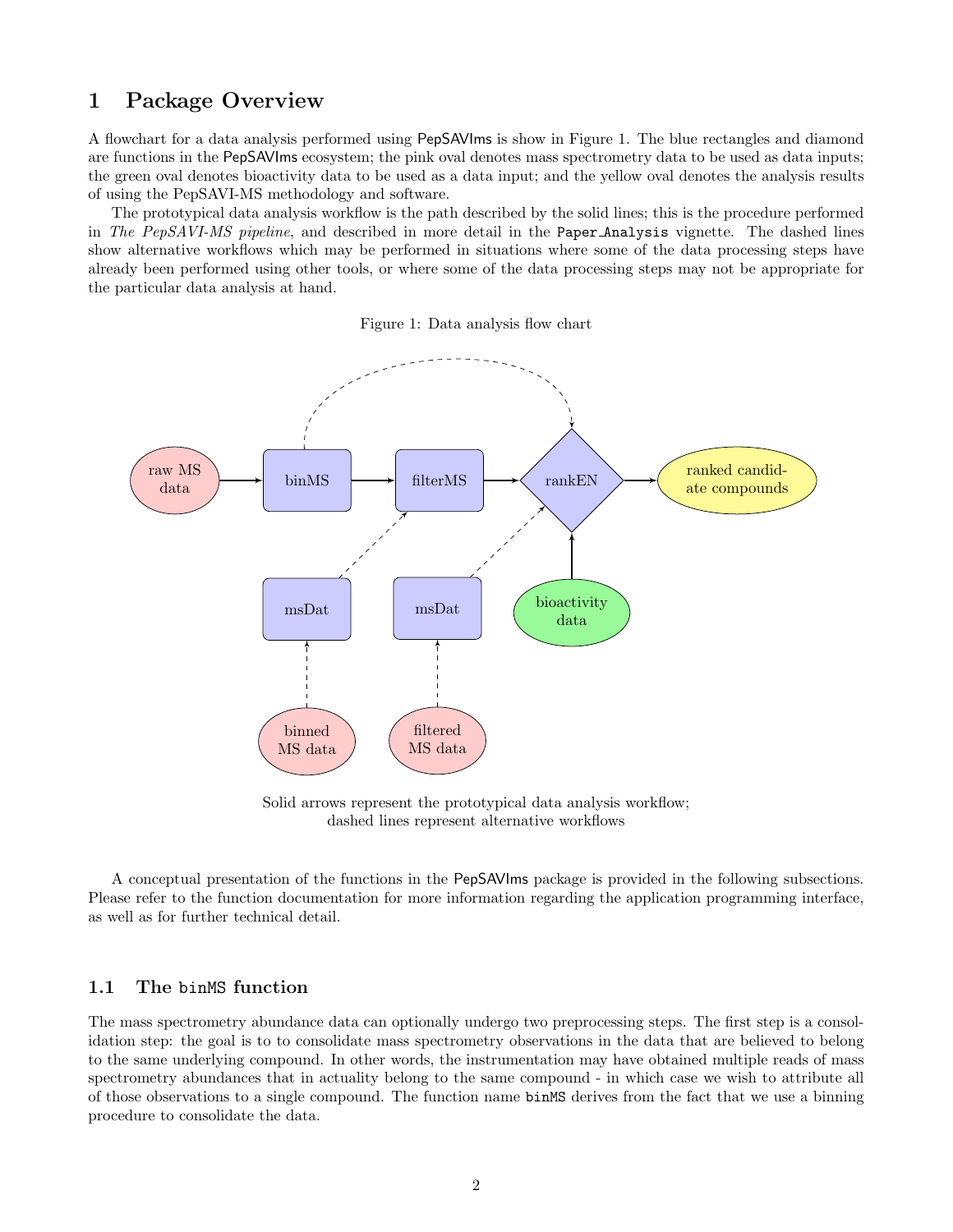The consolidation procedure is undergone as follows. Firstly, all observations must satisfy each of the following criterions or they are removed from consideration for consolidation (i.e. they are dropped from the data).

- (i) Each observation must have its peak elution time occur during the specified interval.
- (ii) Each observation must have a mass that falls within the specified interval.
- (iii) Each observation must be detected in a charge state that falls within the specified interval.

Once the subset of observations satisfying the above criteria is obtained, a second step attempts to combine observations believed to belong to the same underlying compound. This procedure considers two observations that satisfy each of the following criterions to belong to the same compound.

- (i) The absolute difference (in Daltons) of the mass-to-charge  $(m/z)$  values between the two observations is less the the specified value.
- (ii) The absolute difference of the peak elution time between the two observations is less than the specified value.
- (iii) The charge state must be the same for the two observations.

## <span id="page-2-0"></span>1.2 The filterMS function

The second optional preprocessing step for the mass spectrometry abundance data is a filtering step. The goal of the filtering step is to further reduce the data set to focus on only those compounds that could plausibly be contributing to the bioactivity area of interest. Furthermore, these criteria aim to filter out some of the noise detected in the dataset. By filtering the candidate set prior to statistical analysis, the ability of the analysis to effectively differentiate such compounds is greatly increased. The criteria for the downstream inclusion of a candidate compound are listed below.

- (i) The m/z intensity maximum must fall inside the range of the bioactivity region of interest.
- (ii) The ratio of the m/z intensity of a species in the areas bordering the region of interest and the species maximum intensity must be less than the specified value.
- (iii) The right adjacent fraction to the fraction with maximum intensity for a given species must have a non-zero abundance.
- (iv) At least 1 fraction in the region of interest must have intensity greater than the specified value.
- (v) The compound charge state must be less than or equal to the specified value.

The region of interest is chosen to be a region where a high percent of bioactivity is observed in multiple sequential fractions; the assumption then is that there is some compound(s) eluting in those fractions that are associated with the observed bioactivity.

### <span id="page-2-1"></span>1.3 The rankEN function

Once the mass spectrometry abundance data has optionally undergone any preprocessing steps, a statistical procedure to search for putative bioactive peptides is performed. This step is performed by the rankEN function, which takes as inputs both the preprocessed mass spectrometry abundance data and the bioactivity data. The procedure works by specifying the level of the  $\ell_2$  penalty parameter in the elastic net penalty [\[2\]](#page-17-1), and tracking the inclusion of the coefficients corresponding to compounds into the nonzero set along the elastic net path. An ordered list of candidate compounds is obtained by providing the order in which the coefficients corresponding to compounds entered the nonzero set.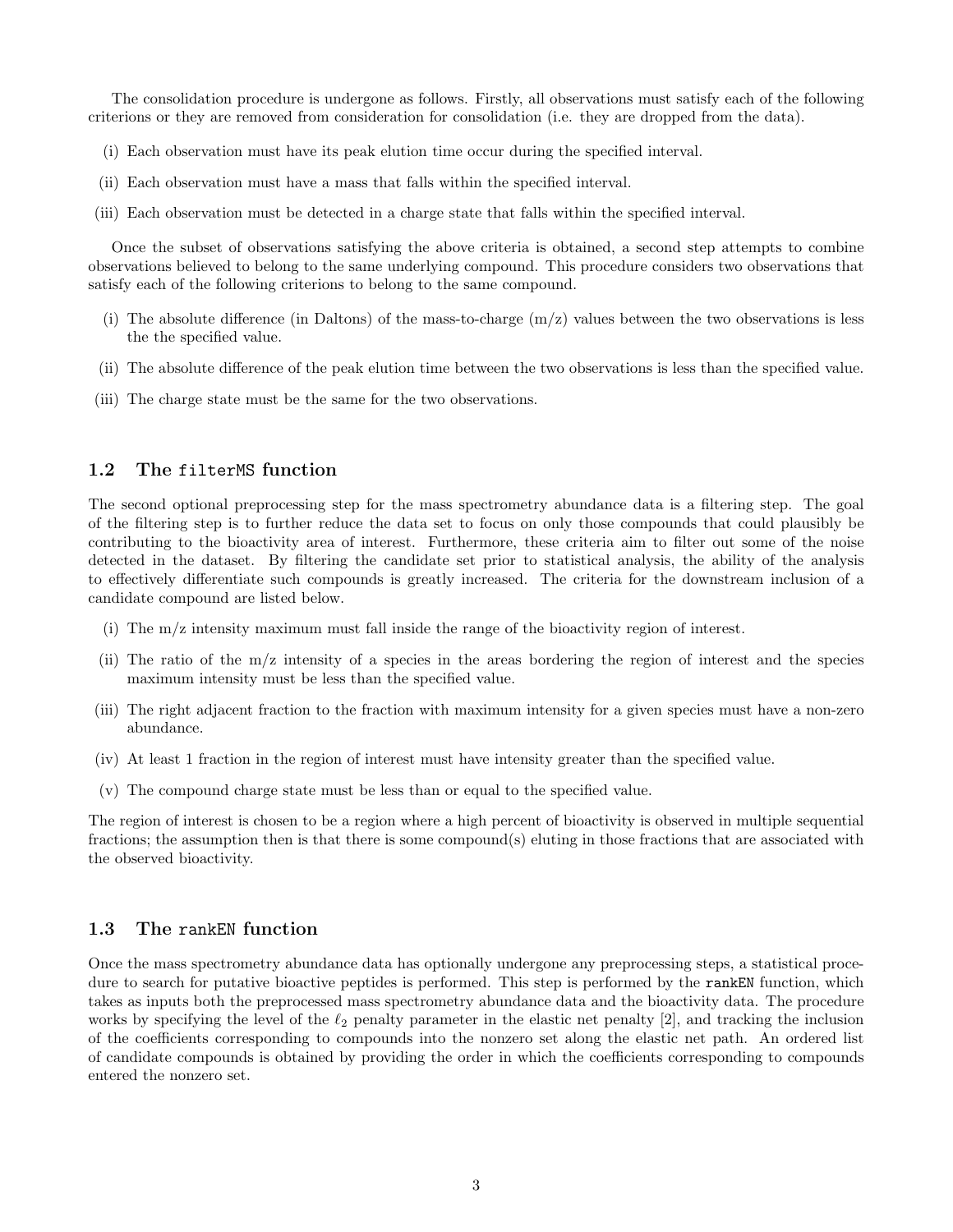## <span id="page-3-0"></span>1.4 The msDat function

The functions filterMS and rankEN require objects of class msDat as the arguments providing the mass spectrometry abundance data; the msDat function takes mass spectrometry data as its input and creates an object of this class. Note however, that the binMS and filterMS functions return objects that inherit from the msDat class, and consequently you can provide an object created by binMS and filterMS anywhere that an msDat class object is required.

The raison d'être for an object of class msDat is to allow for a consistent interface to filterMS and rankEN whether the mass spectrometry data is obtained via a prior call to binMS, filterMS, or directly from user via a call to msDat.

## <span id="page-3-1"></span>2 An example case: performing the PepSAVI-MS pipeline

In the following section we will illustrate the usage of the core PepSAVIms functions by walking through the prototypical PepSAVI-MS pipeline. A flowchart for this prototypical PepSAVI-MS pipeline is shown below.



Figure 2: Data analysis flow chart for the data analysis performed in The PepSAVI-MS pipeline

## <span id="page-3-2"></span>2.1 Reading in the data

#### <span id="page-3-3"></span>2.1.1 Reading in the mass spectrometry data

First we load some mass spectrometry data included with the package into memory.

```
# Load package into memory
library(PepSAVIms)
# The mass spectrometry data is provided as a data. frame
is.data.frame(mass_spec)
## [1] TRUE
# There are 30,799 mass-to-charge levels, and 38 variables
dim(mass_spec)
## [1] 30799 38
# The first four variables provide the m/z level, time of peak retention, mass,
# and charge state of each observation. The remaining 34 variables are the mass
# spectrometric intensities for each compound across fractions 11 through 43, and fraction 47.
names(mass_spec)
```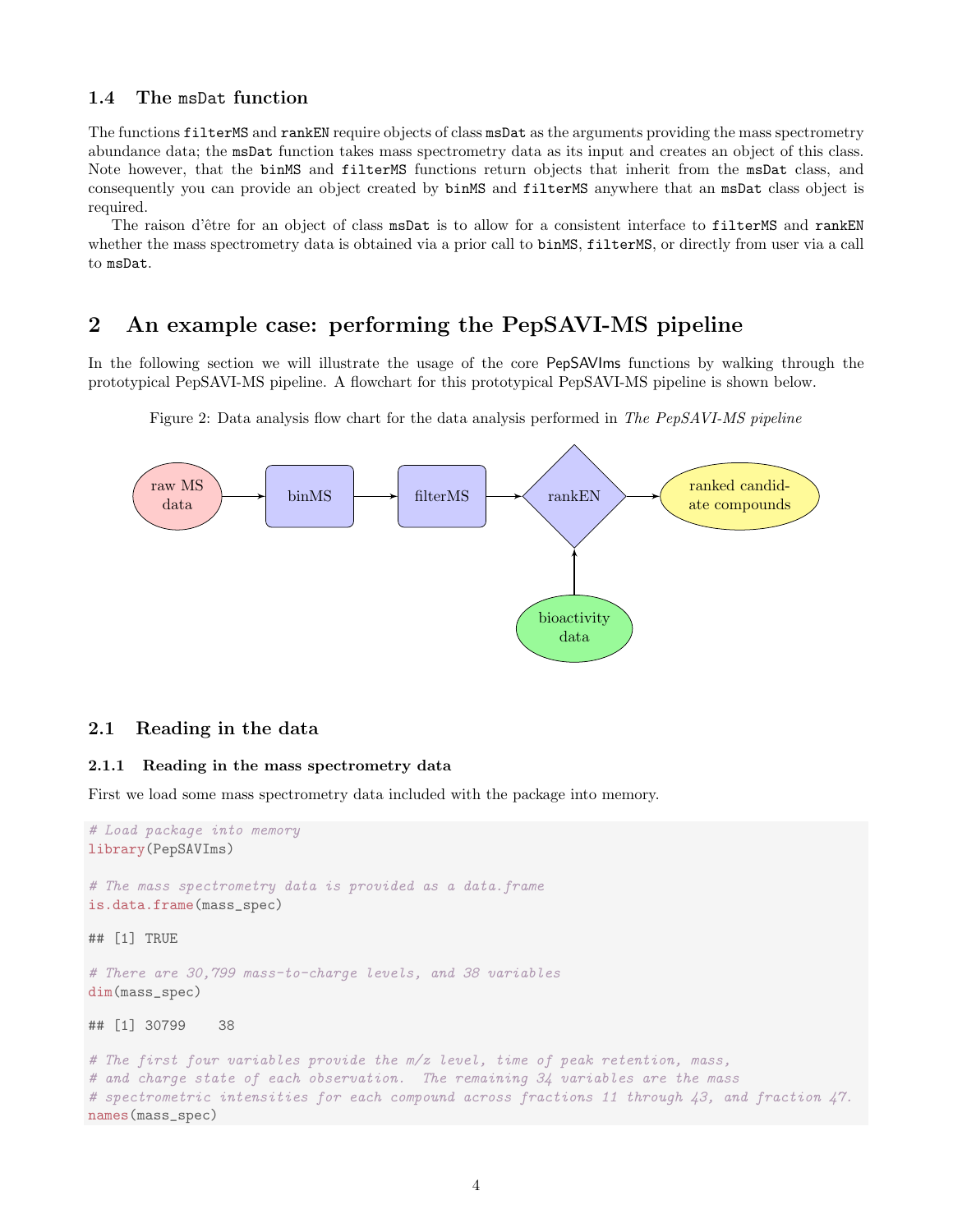|  | ## $[1]$ "m/z"                                            | "Retention time (min)" "Mass"                                                      |  |
|--|-----------------------------------------------------------|------------------------------------------------------------------------------------|--|
|  | $\#$ # [4] "Charge"                                       | "20150207_CLK_BAP_VO_11" "20150207_CLK_BAP_VO_12"                                  |  |
|  |                                                           | ## [7] "20150207_CLK_BAP_VO_13" "20150207_CLK_BAP_VO_14" "20150207_CLK_BAP_VO_15"  |  |
|  |                                                           | ## [10] "20150207_CLK_BAP_VO_16" "20150207_CLK_BAP_VO_17" "20150207_CLK_BAP_VO_18" |  |
|  |                                                           | ## [13] "20150207_CLK_BAP_VO_19" "20150207_CLK_BAP_VO_20" "20150207_CLK_BAP_VO_21" |  |
|  |                                                           | ## [16] "20150207_CLK_BAP_VO_22" "20150207_CLK_BAP_VO_23" "20150207_CLK_BAP_VO_24" |  |
|  |                                                           | ## [19] "20150207_CLK_BAP_VO_25" "20150207_CLK_BAP_VO_26" "20150207_CLK_BAP_VO_27" |  |
|  |                                                           | ## [22] "20150207_CLK_BAP_VO_28" "20150207_CLK_BAP_VO_29" "20150207_CLK_BAP_VO_30" |  |
|  |                                                           | ## [25] "20150207_CLK_BAP_V0_31" "20150207_CLK_BAP_V0_32" "20150207_CLK_BAP_V0_33" |  |
|  |                                                           | ## [28] "20150207_CLK_BAP_VO_34" "20150207_CLK_BAP_VO_35" "20150207_CLK_BAP_VO_36" |  |
|  |                                                           | ## [31] "20150207_CLK_BAP_VO_37" "20150207_CLK_BAP_VO_38" "20150207_CLK_BAP_VO_39" |  |
|  |                                                           | ## [34] "20150207_CLK_BAP_V0_40" "20150207_CLK_BAP_V0_41" "20150207_CLK_BAP_V0_42" |  |
|  | ## [37] "20150207_CLK_BAP_VO_43" "20150207_CLK_BAP_VO_47" |                                                                                    |  |

#### <span id="page-4-0"></span>2.1.2 Reading in the bioactivity data

Next we load some bioactivity data included with the package into memory. The object bioact is a list containing bioactivity values (in replicates) for sweet violet against several bacterial and viral pathogens, as well as some cancer cell lines; we will arbitrarily choose the bioactivity data against the Gram-negative bacterium E. coli as an illustrative example, and create an object for this data from the element in the list.

```
# Load data into memory
data(bioact)
# bioact is a list with each element corresponding to bioactivity data
is.list(bioact)
## [1] TRUE
# Names of the elements in bioact
names(bioact)
## [1] "ec" "bc" "pc" "oc" "ab" "pa" "fg"
# Arbitrarily select one of the datasets for further examples
EC <- bioact$ec
# EC is provided as a data.frame
is.data.frame(EC)
## [1] TRUE
# EC contains data for 3 replicates and 44 fractions
dim(EC)
## [1] 3 44
# The names of the fractions for which bioactivity observations were obtained
names(EC)
## [1] "20150207_CLK_BAP_VO_1" "20150207_CLK_BAP_VO_2" "20150207_CLK_BAP_VO_3"
## [4] "20150207_CLK_BAP_VO_4" "20150207_CLK_BAP_VO_5" "20150207_CLK_BAP_VO_6"
## [7] "20150207_CLK_BAP_VO_7" "20150207_CLK_BAP_VO_8" "20150207_CLK_BAP_VO_9"
## [10] "20150207_CLK_BAP_VO_10" "20150207_CLK_BAP_VO_11" "20150207_CLK_BAP_VO_12"
## [13] "20150207_CLK_BAP_VO_13" "20150207_CLK_BAP_VO_14" "20150207_CLK_BAP_VO_15"
## [16] "20150207_CLK_BAP_VO_16" "20150207_CLK_BAP_VO_17" "20150207_CLK_BAP_VO_18"
## [19] "20150207_CLK_BAP_VO_19" "20150207_CLK_BAP_VO_20" "20150207_CLK_BAP_VO_21"
```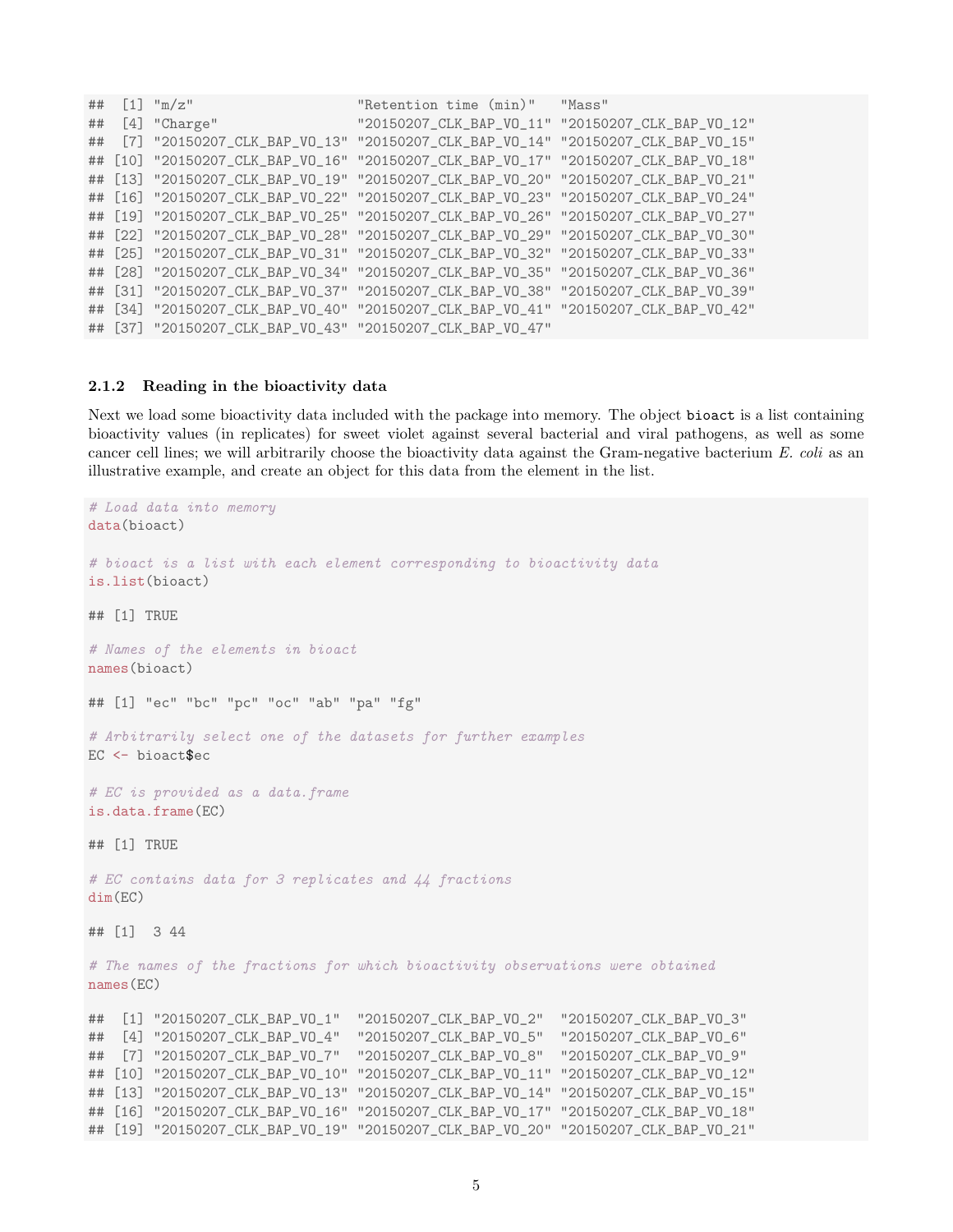```
## [22] "20150207_CLK_BAP_VO_22" "20150207_CLK_BAP_VO_23" "20150207_CLK_BAP_VO_24"
## [25] "20150207_CLK_BAP_VO_25" "20150207_CLK_BAP_VO_26" "20150207_CLK_BAP_VO_27"
## [28] "20150207_CLK_BAP_VO_28" "20150207_CLK_BAP_VO_29" "20150207_CLK_BAP_VO_30"
## [31] "20150207_CLK_BAP_VO_31" "20150207_CLK_BAP_VO_32" "20150207_CLK_BAP_VO_33"
## [34] "20150207_CLK_BAP_VO_34" "20150207_CLK_BAP_VO_35" "20150207_CLK_BAP_VO_36"
## [37] "20150207_CLK_BAP_VO_37" "20150207_CLK_BAP_VO_38" "20150207_CLK_BAP_VO_39"
## [40] "20150207_CLK_BAP_VO_40" "20150207_CLK_BAP_VO_41" "20150207_CLK_BAP_VO_42"
## [43] "20150207_CLK_BAP_VO_43" "20150207_CLK_BAP_VO_47"
```
## <span id="page-5-0"></span>2.2 Using binMS

Now that we have the mass spectrometry data loaded into memory, the first step in the PepSAVIms pipeline is to to consolidate mass spectrometry observations in the data that are believed to belong to the same underlying compound. This is performed via the binMS function.

In order to perform its task, the consolidation routine needs to be provided with data for each mass-to-charge ratio and charge state, the retention time, and (optionally) the mass. These can be provided as data vectors, or can be given as columns in the mass spectrometry data. When provided as part of the mass spectrometry data, the variables can each be identified either by column index or by column name.

The mass spectrometry intensities are required to be included as part of the data provided as the argument to mass spec. If all of the columns in mass spec correspond either to mass spectrometry intensities or alternatively provide data for the  $m/z$ , charge, mass, or time of peak retention values, then we can specify the argument as NULL which indicates that all remaining values are to be included. In either case, we can always provide a vector either of column indices or of column names to specify which columns of mass spec to include as mass spectrometry intensities.

As part of the procedure, we also need to specify acceptable values for the time of peak retention, an allowable mass range,and an allowable charge state range. These are provided as length-2 vectors specifying the lower and upper bounds of the acceptable ranges.

Finally, we need to specify the closeness of mass-to-charge values and times of peak retention for observations which we presume as having come from the same underlying compounds. This is done by specifying a cutoff value for which differences larger than these values will be considered as coming from two distinct mass-to-charge levels.



Figure 3: binMS data input flowchart



as a convenience, when all of the remaining columns in mass\_spec after removing columns containing data for any of mtoz, charge, mass, or time peak reten are MS intensity data, then the user may simply input NULL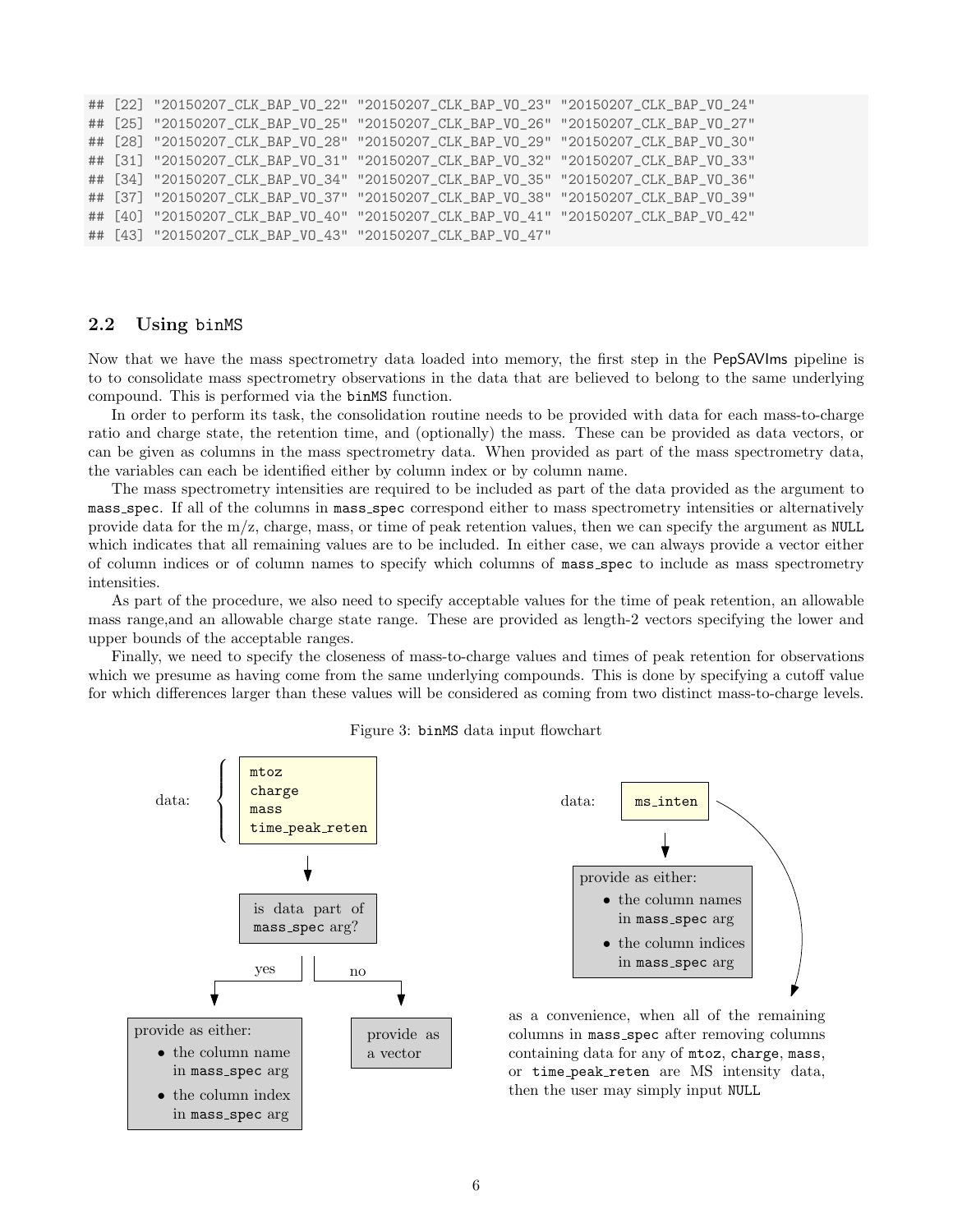#### <span id="page-6-0"></span>2.2.1 binMS specification via variable names

In this example we specify the data for the mass-to-charge, charge, mass, time of peak retention, and the intensities by specifying the names of the corresponding columns in mass spec. Note that we do not need to provide the exact names of the columns, we only need to provide enough information to yield a unique match.

Further notice that we are able to provide NULL as the argument specifying the mass spectrometry intensities. Recall that the mass spectrometry data has columns for the  $m/z$ , charge, mass, and time of peak retention data, and that the remaining columns are intensities. Thus by specifying NULL this causes the function to include all of the remaining columns as intensity data after removing the m/z, charge, mass, and time of peak retention data.

```
# Perform consolidation using names
bin_out <- binMS(mass_spec = mass_spec,
                  m\text{toz} = \text{m}/\text{z}",
                  charge = "Charge",mass = "Mass",time_peak_reten = "Reten",
                  ms_inten = NULL,
                  time_range = c(14, 45),
                  mass_range = c(2000, 15000),
                  charge_range = c(2, 10),
                  mtoz_diff = 0.05,
                  time\_diff = 60
```
#### <span id="page-6-1"></span>2.2.2 binMS via names, indices, and vectors

In the following example we explicitly provide the data for mass and time peak retention by passing data vectors as their arguments. Notice that now we have to specify the columns from mass spec to use as intensity data, since after removing the columns containing the  $m/z$  and charge data, there are still non-intensity columns in mass spec (specifically the columns containing the mass and time of peak retention data).

See Figure [4](#page-7-1) for a visual schematic of the internal binMS processing of the data inputs for this following example.

```
# Make copies of some of the vectors in mass_spec to pass directly to function
mass_vals <- mass_spec[, "Mass"]
time_vals <- mass_spec[, "Retention time (min)"]
# Vector of names for the intensity columns. We include the leading underscore
# so as to prevent any ambiguity between the fraction number and date.
inten_nm <- c(paste0("_", 11:43), "_47")
# Perform consolidation alternate input
bin_out_v2 <- binMS(mass_spec = mass_spec,
                    m\text{toz} = \text{m}/\text{z}",
                    charge = "Charge",mass = mass_vals,
                    time_peak_reten = time_vals,
                    ms_inten = inten_nm,
                    time_range = c(14, 45),
                    mass_range = c(2000, 15000),
                    charge_range = c(2, 10),
                    mtoz_diff = 0.05,
                    time\_diff = 60)# We get the same results whether specifying data via column names or column
# indices
identical(bin_out_v2, bin_out)
```
## [1] TRUE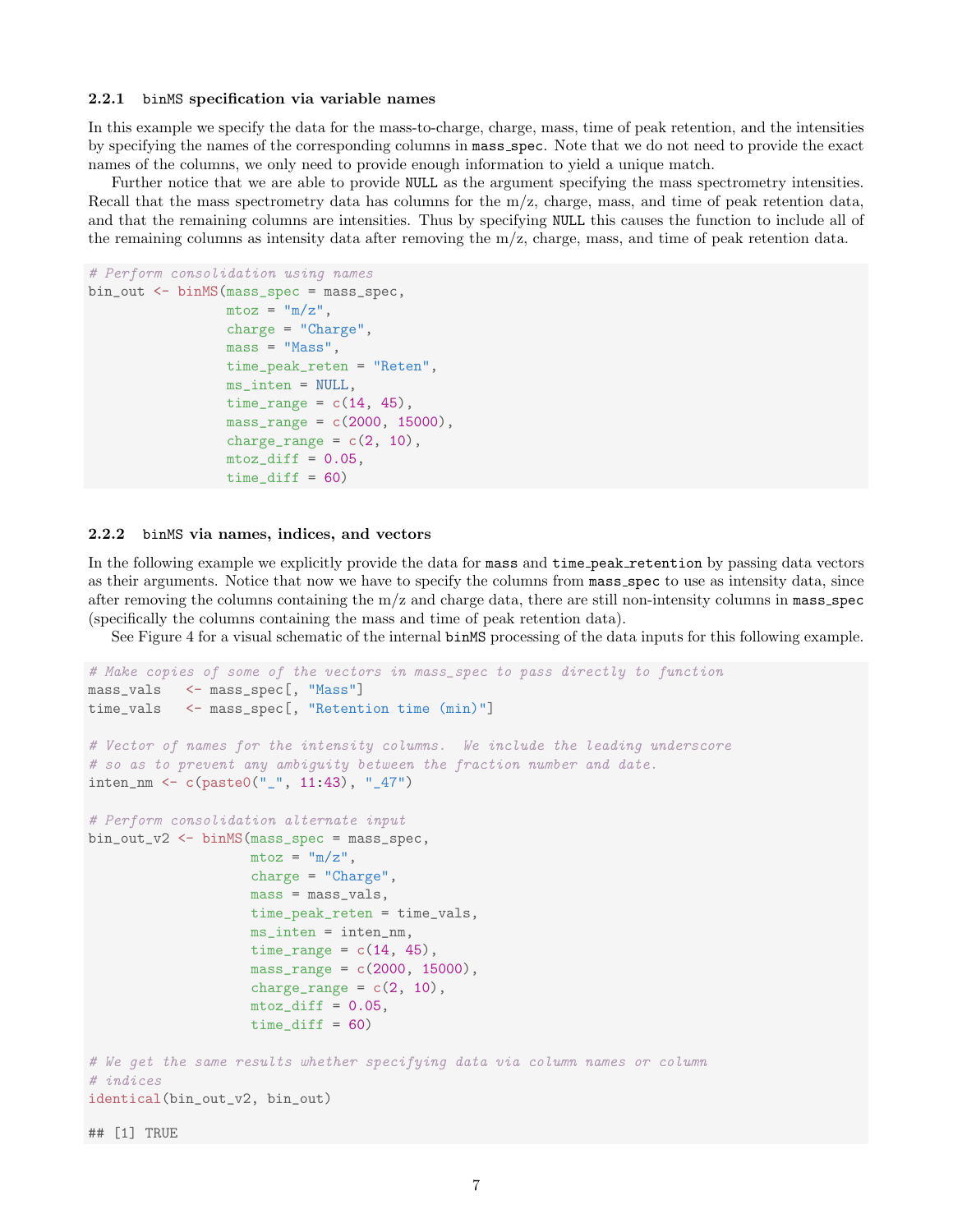<span id="page-7-1"></span>

#### Figure 4: binMS data inputs corresponding to bin\_out\_v2

## <span id="page-7-0"></span>2.2.3 The print and summary function for binMS

The binMS class is equipped with a print and a summary function. We can see from the output that there were originally 30,799 mass-to-charge levels. After filtering by the inclusion criteria this reduced the data to 10,902 levels, and then consolidation of the data resulted in 6,258 levels.

```
# Print the size of the consolidated data
bin_out
## An object of class "binMS" with 6258 compounds and 34 fractions.
## Use summary to see more details regarding the consolidation process.
## Use extractMS to extract the consolidated mass spectrometry data.
# Show summary information describing the consolidation process
summary(bin_out)
##
## The inclusion criteria was specified as follows:
## ------------------------------------------------
## time of peak retention: between 14 and 45
## mass: between 2,000 and 15,000
```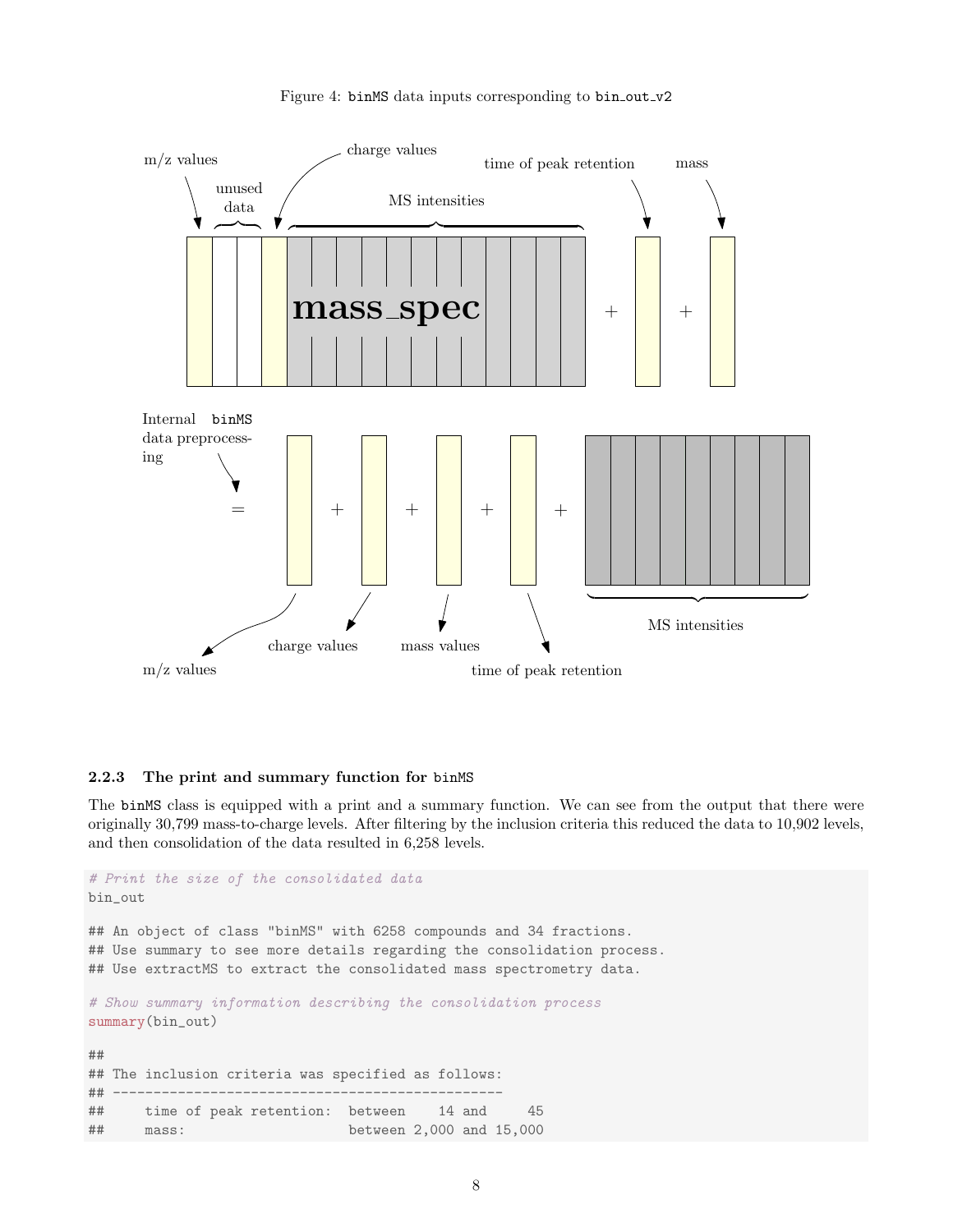```
## charge: between 2 and 10
##
## m/z levels were consolidated when each of the following criteria were met:
## --------------------------------------------------------------------------
## m/z levels were no more than 0.05 units apart
## the time peak retention occured no farther apart than 60 units
## the charge states were the same
##
## The mass spectrometry data prior to binning had:
## ------------------------------------------------
## 30,799 m/z levels
##
## The number of remaining m/z levels after filtering by the inclusion criteria was:
## ---------------------------------------------------------------------------------
## time of peak retention: 26,387
## mass: 11,482
## charge: 19,250
## satisfied all: 10,902
##
## After consolidating the m/z levels, there were:
## -----------------------------------------------
## 6,258 levels
```
## <span id="page-8-0"></span>2.3 Using filterMS

The next step in the PepSAVIms pipeline is to remove any potential candidate compounds with observed abundances for which it is scientifically unlikely that they might correspond to compound with an effect on the bioactivity area of interest. This step is performed by the filterMS function.

When using the filterMS function, the first task is to specify the region of interest and bordering region. This is done by providing an msDat object as an argument to msObj, and then:

- (i) specifying a contiguous region of columns from the intensity matrix by either providing a vector either of column names or of column indices (region formal argument)
- (ii) specifying the bordering region relative to the region of interest by providing either the value "all", the value "none", or a length-1 or length-2 vector provided the width of the left and right bordering regions (border formal argument)



Figure 5: Region of interest and bordering regions

Once the region of interest and bordering region has been specified, the remaining variables bord ratio, min inten, and max chg are each specified by selecting a single numeric value; see the function documentation for the precise definition of these variables.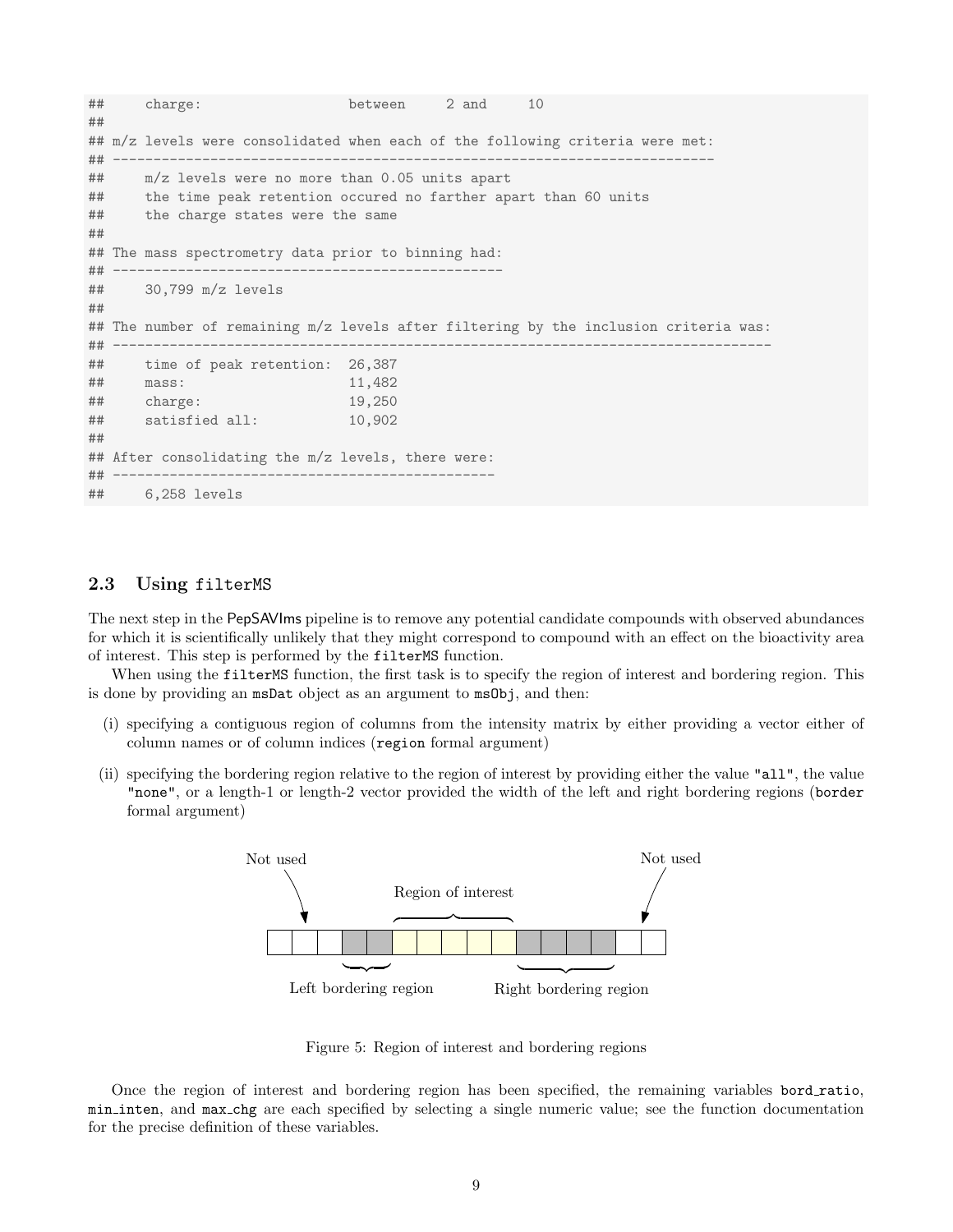#### <span id="page-9-0"></span>2.3.1 filterMS: specifying the region of interest

In the following code snippet we provide examples of using filterMS with region specified either by using column names or by column indices.

```
# Invoke filterMS using column names to specify the region of interest
filter_out <- filterMS(msObj = bin_out,
                       region = paste0("VO_", 17:25),
                       border = "all",bord_ratio = 0.01,
                       min\_inten = 1000,
                       max_c hg = 10# The column indices 7-15 correspond to fractions 17-25
colnames(filter_out)[7:15]
## [1] "20150207_CLK_BAP_VO_17" "20150207_CLK_BAP_VO_18" "20150207_CLK_BAP_VO_19"
## [4] "20150207_CLK_BAP_VO_20" "20150207_CLK_BAP_VO_21" "20150207_CLK_BAP_VO_22"
## [7] "20150207_CLK_BAP_VO_23" "20150207_CLK_BAP_VO_24" "20150207_CLK_BAP_VO_25"
# Invoke filterMS using indices to specify the region of interest
filter_out_v2 <- filterMS(msObj = bin_out,
                          region = 7:15,
                          border = "all",bord_ratio = 0.01,
                          min\_inten = 1000,max_c hg = 10# Confirm that the two objects are equivalent
identical(filter_out_v2, filter_out)
```
## [1] TRUE

### <span id="page-9-1"></span>2.3.2 filterMS: specifying bordering region

In the following code snippet we provide examples of using filterMS with border specified either by using a length-1 or length-2 numeric vector. Since in both cases the choices of border are large enough to encompass all of the fractions not included in the region of interest, these choices have the same effect as specifying "all".

```
# Use one value to specify the width of both the left and the right bordering
# region
filter_out_v3 <- filterMS(msObj = bin_out,
                          region = paste0("VO_", 17:25),
                          border = 100,
                          bord_ratio = 0.01,
                          min\_inten = 1000,
                          max_c hg = 10# Use two values to specify the left width and right width of the bordering
# region
filter_out_v4 <- filterMS(msObj = bin_out,
                          region = paste0("V0" , 17:25),
                          border = c(150, 200),bord_ratio = 0.01,
                          min\_inten = 1000,
                          max_c hg = 10
```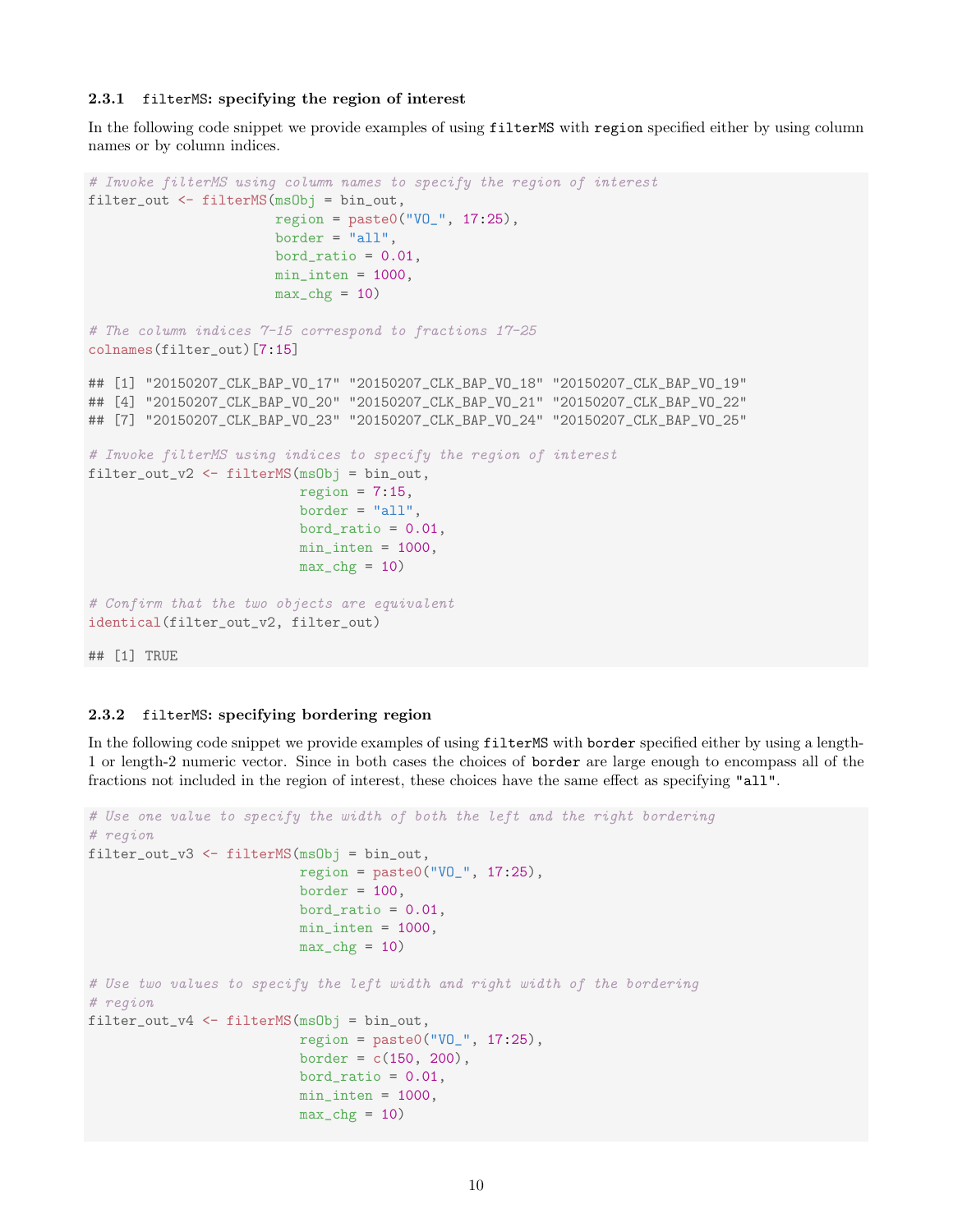```
# We get the same result be specifying the left and right bordering regions as
# having widths 100 as by choosing "all"
identical(filter_out_v3$msDatObj, filter_out$msDatObj)
```
## [1] TRUE

```
# We get the same result be specifying the left and right bordering regions as
# having widths 150 and 200 as by choosing "all"
identical(filter_out_v4$msDatObj, filter_out$msDatObj)
```
## [1] TRUE

#### <span id="page-10-0"></span>2.3.3 The print and summary function for filterMS

The filterMS class is equipped with a print and a summary function. We see that the number of candidate compounds is reduced from 6,258 compounds to 225. Note that when the number of fractions in the region of interest or the bordering regions is large, then the summary function omits printing the fractions so as to prevent the output from becoming overly lengthy - in this case the faction names for the bordering region is omitted.

```
# Print the size of the filtered data
filter_out
## An object of class "filterMS" with 225 compounds and 34 fractions.
## Use summary to see more details regarding the filtering process.
## Use extractMS to extract the filtered mass spectrometry data
# Show summary information describing the filtering process
summary(filter_out)
##
## The region of interest was specified as (9 fractions):
## ------------------------------------------------------
## 20150207_CLK_BAP_VO_17
## 20150207_CLK_BAP_VO_18
## 20150207_CLK_BAP_VO_19
## 20150207_CLK_BAP_VO_20
## 20150207_CLK_BAP_VO_21
## 20150207_CLK_BAP_VO_22
## 20150207_CLK_BAP_VO_23
## 20150207_CLK_BAP_VO_24
## 20150207_CLK_BAP_VO_25
##
## The bordering regions were specified as "all"
## ---------------------------------------------
## * fraction names omitted for brevity *
##
## The filtering criteria was specified as:
## ----------------------------------------
## minimum intensity: 1,000
## maximum charge: 10
## bordering region ratio: 0.01
##
## The mass spectrometry data prior to filtering had:
## --------------------------------------------------
## 6,258 compounds
## 34 fractions
##
```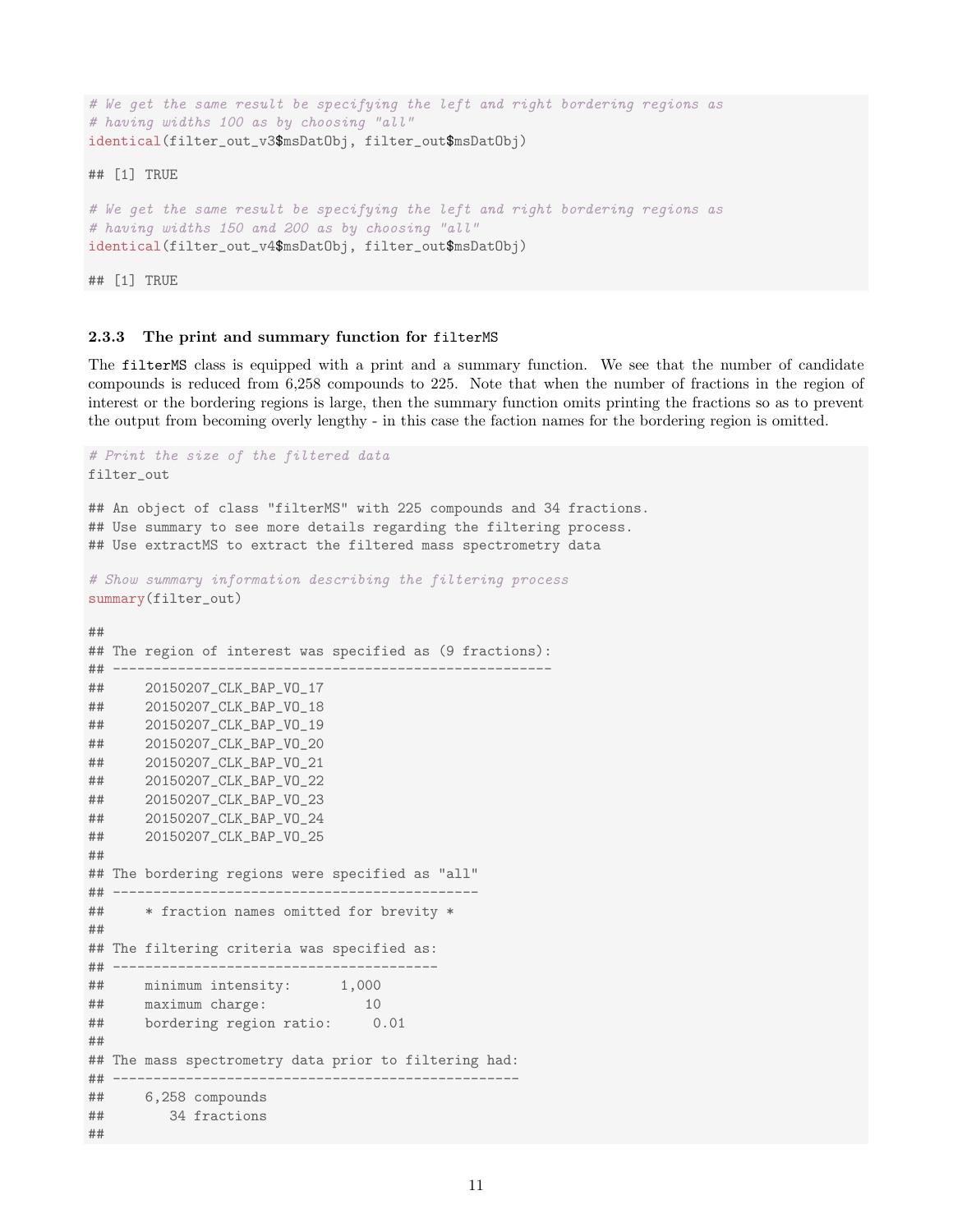```
## Individually, each criterion reduced the 6,258 m/z levels to the following number:
## ----------------------------------------------------------------------------------
## criterion 1: 3,428 (fraction with max. abundance is in region of interest)
## criterion 2: 1,080 (fractions in bordering region have < 1% of max. abundance)
## criterion 3: 2,818 (nonzero abundance in right adjacent fraction to max.)
## criterion 4: 4,012 (at least 1 intensity > 1,000 in region of interest)
\# criterion 5: 6,258 (must have charge \leq 10)
##
## The total number of candidate compounds was reduced to:
## -------------------------------------------------------
## 225
```
## <span id="page-11-0"></span>2.4 Using rankEN

Once the mass spectrometry abundance data has optionally undergone any preprocessing steps, a statistical procedure to search for candidate compounds for reduction of bioactivity levels is performed. This step is performed by the rankEN function, and takes as inputs both the preprocessed mass spectrometry abundance data and the bioactivity levels data.

#### <span id="page-11-1"></span>2.4.1 rankEN: specifying the region of interest for mass spectrometry and bioactivity data

The first task in invoking the rankEN procedure is to specify the the region of interest for mass spectrometry and bioactivity data. This can be done by specifying the appropriate column names or column indices in the respective data. So the argument for region ms should specify the region of interest for the mass spectrometry data by providing the appropriate column names or column indices with respect to the argument provided for msObj. Similarly, the argument for region bio should be with respect to the argument for bioact. It is worth clarifying that it should be the same region of interest for the intensity and bioactivity data (i.e. the region should correspond to the same fractions for each); it just might be the case that the column names or indices may differ.

Once the mass spectrometry and bioactivity data has been provided and the region of interest for each has been specified, it remains to specify

- the quadratic penalty paramter for the elastic net penalty
- a switch specifying whether the function should retain only compounds that are positively correlated the bioactivity
- the maximum number of candidate compounds to retain

See the function documentation for more detail.

```
# Perform the candidate ranking procedure with fractions 21-24 as the region of
# interest
rank_out <- rankEN(msObj = filter_out,
                   bioact = EC,
                   region_m s = paste0("_", 21:24),region\_bio = paste0("_", 21:24),lambda = 0.001,
                   pos_only = TRUE,
                   ncomp = NULL)
```
#### <span id="page-11-2"></span>2.4.2 The summary function for rankEN

The rankEN class is equipped with a print and summary function. The summary function provides a list of the candidate compounds obtained by the procedure and their correlation with mean bioactivity levels across replicates.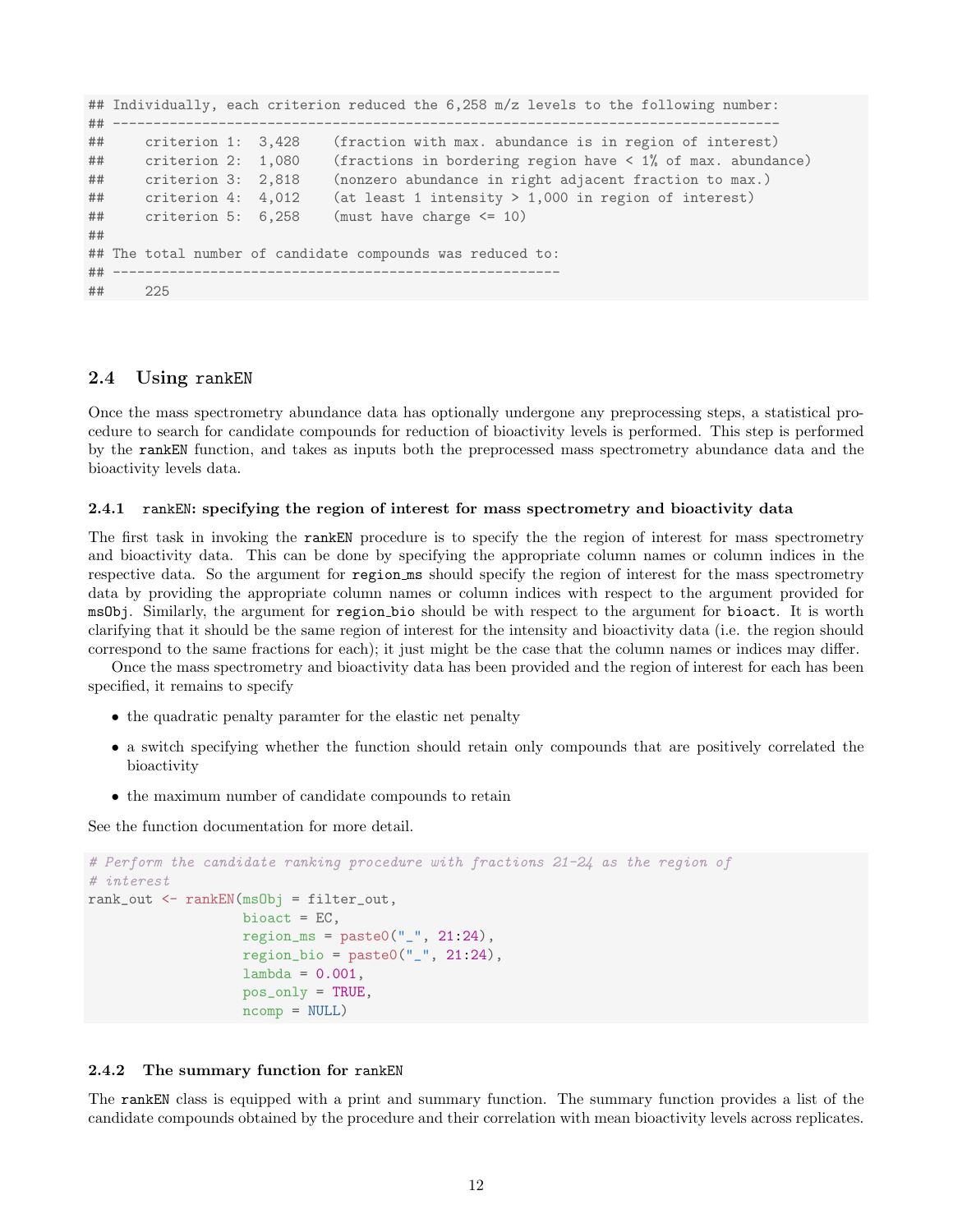```
# Prints the dimensions of the data
rank_out
##
## An object of class "rankEN".
## Use summary to print a list of the compounds coefs along the elastic net path.
## Use extract_candidates to extract the compound info as a data.frame.
##
## Data dimensions:
## ----------------
## region of interest: 4
## candidate compounds: 225
## bioactivity replicates: 3
# Shows the first 10 candidate compounds obtained by the procedure
summary(rank_out, 10)
##
## Data dimensions (some compounds were removed):
## ----------------------------------------------
## region of interest: 4
## candidate compounds: 225
## bioactivity replicates: 3
##
## Compounds removed for being constant:
## -------------------------------------
## Mass-to-charge Charge
## -------------- ------
## 838.4148243 3
## 1,079.154755 5
## 1,079.553245 4
## 1,139.2007925 3
## 1,142.5517 3
## 1,199.648221 2
## 1,279.7839235 5
## 1,415.2402355 2
## 1,591.255737 2
##
## Fractions included in region of interest:
## -----------------------------------------
## Mass spec. Bioactivity
## ---------- -----------
## 20150207_CLK_BAP_VO_21 20150207_CLK_BAP_VO_21
## 20150207_CLK_BAP_VO_22 20150207_CLK_BAP_VO_22
## 20150207_CLK_BAP_VO_23 20150207_CLK_BAP_VO_23
## 20150207_CLK_BAP_VO_24 20150207_CLK_BAP_VO_24
##
## Parameter arguments provided to rankEN:
## ---------------------------------------
## Quadratic penalty parameter: 0.001
## Consider only positive correlations: yes
## Max number of candidate compounds: all
##
## Compounds in order of entrance (first 10 compounds, earliest at top):
## ---------------------------------------------------------------------
## Mass-to-charge Charge Correlation
## -------------- ------ -----------
```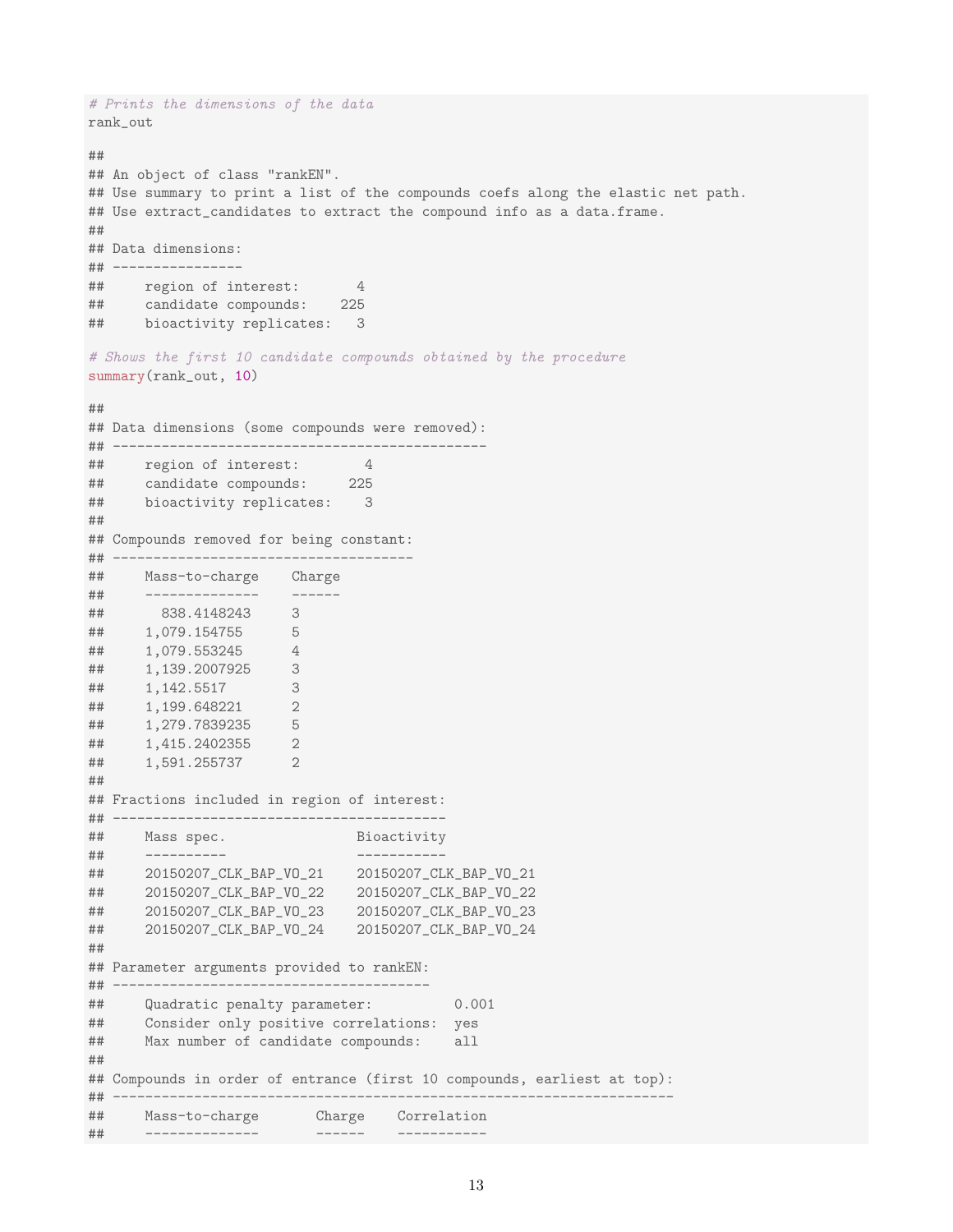| ## | 1,054.48586583333 | 3              | 0.9998 |
|----|-------------------|----------------|--------|
| ## | 1,580.7535535     | $\overline{2}$ | 0.9996 |
| ## | 1,580.252571      |                | 0.9996 |
| ## | 1,278.212122      | 5              | 0.9995 |
| ## | 1,093.840501      | 3              | 0.9963 |
| ## | 1,056.49074633333 | 3              | 0.9967 |
| ## | 1,383.8082405     |                | 0.9991 |
| ## | 1,592.252869      | $\overline{4}$ | 0.9991 |
| ## | 1,276.8032336     | 5              | 0.9896 |
| ## | 1,258.203348      | 5              | 0.9977 |

#### <span id="page-13-0"></span>2.4.3 Accessing the ranked candidate compounds

The m/z and charge values of the ranked candidate compounds as well as their correlations with respect to the average bioactivity levels for the region of interest can be extracted and returned as a data.frame via the extract ranked function.

```
# Extract the ranked candidates
ranked_candidates <- extract_ranked(rank_out)
# Return object is a data.frame
is.data.frame(ranked_candidates)
## [1] TRUE
# Print first few candidates; should be the same as from the summary function
head(ranked_candidates)
## mtoz charge comp_cor
## 1 1054.486 3 0.9998253
## 2 1580.754 2 0.9996284
## 3 1580.253 2 0.9995584
## 4 1278.212 5 0.9995421
## 5 1093.841 3 0.9962525
## 6 1056.491 3 0.9967004
```
## <span id="page-13-1"></span>3 Data access and manipulation tools

In this section we take a deeper look into the objects created by the functions in PepSAVIms and consider how to further access and manipulate the data throughout the process.

### <span id="page-13-2"></span>3.1 The mass spectrometry data class hierarchy

The core data structure in the PepSAVIms package is the msDat *class*; it is the class of the object returned by the msDat function. This data structure is used to maintain mass spectrometry data. See the msDat function documentation for further details regarding the msDat class internal structure.

The importance of the msDat class lies in the fact that the binMS and filterMS *classes* derive from it; these classes are the objects that are returned from the binMS and filterMS functions. The binMS and filterMS classes are essentially objects that decorate the msDat class; each of these data structures includes additional information used by the class's respective summary function to describe the data processing procedure. See the respective function documentation for more detail regarding the internal structure of the binMS and filterMS classes.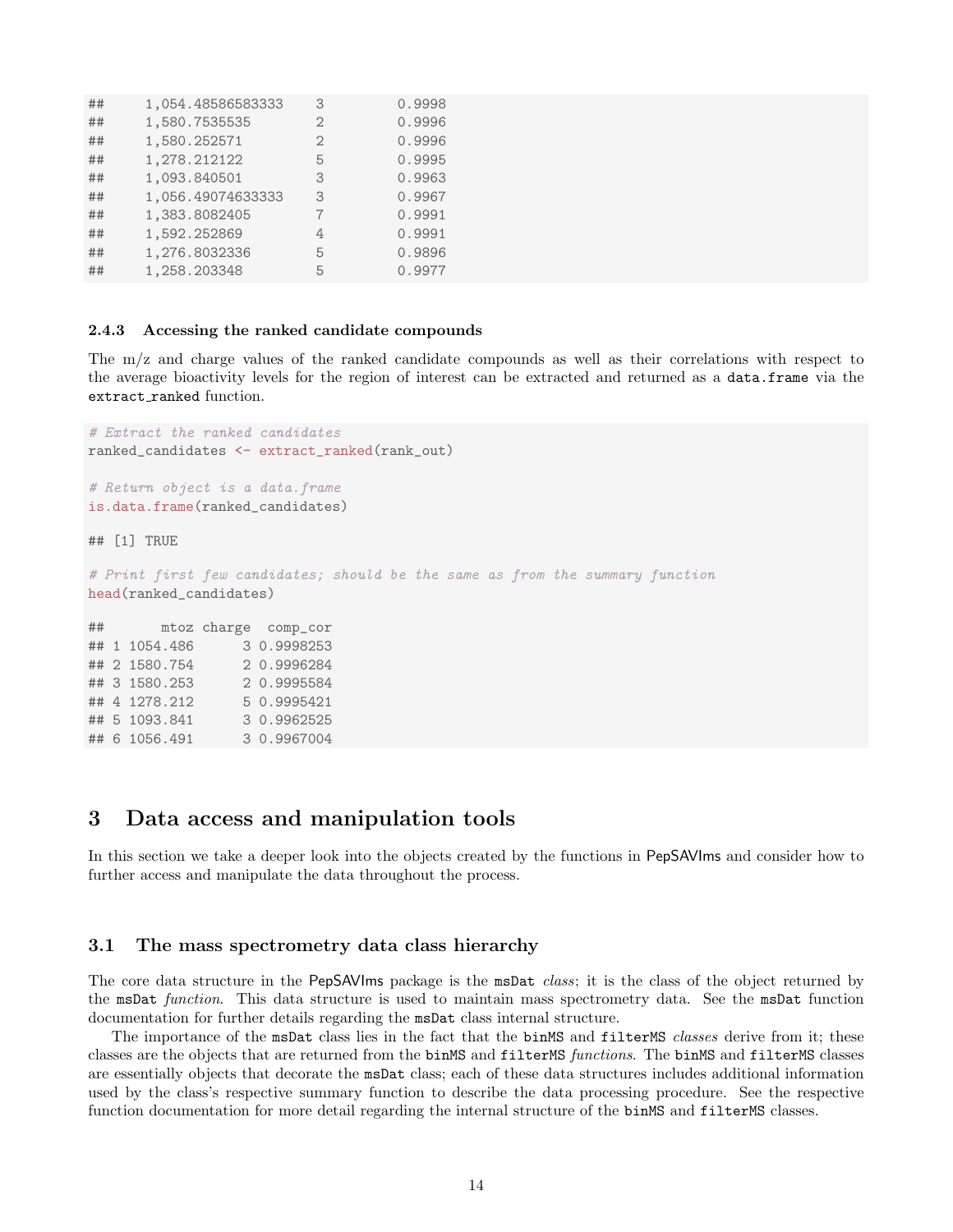Figure 6: The PepSAVIms class hierarchy



## <span id="page-14-0"></span>3.2 The extractMS function

The extractMS function is a convenience function taking an object inheriting from the msDat class and returning the encapsulated mass spectrometry data as either (as specified by the user):

- i) a matrix
- ii) an msDat object (strictly an msDat object, i.e. not a subclass)

#### <span id="page-14-1"></span>3.2.1 Extracting a matrix object

The user may find it convenient to view and / or manipulate the mass spectrometry data encapsulated in an msDat object as a data matrix. This data may always be refactored again as an msDat object via the msDat function. Converting an msDat object to a matrix is done by specifying type as "matrix".

The matrix object returned by the msDat function has a form where the first two columns provide the mass-tocharge and charge values of the data respectively, and the remaining columns provide the intensity data across the fractions.

One important situation where the user may wish to refactor the mass spectrometry data into the form of a matrix is as an intermediate step if they wish to convert the data to for example a comma-separated values file or native spreadsheet data format.

```
# Refactor the data as a matrix
filter_matr <- extractMS(msObj = filter_out, type = "matrix")
# Return object is a matrix
is.matrix(filter_matr)
## [1] TRUE
# The data has two extra columns, one each for the m/z and charge information
dim(filter_matr)
## [1] 225 36
# Compare to the result of calling dim on the original msDat object
dim(filter_out)
## [1] 225 34
# Print the first few rows and columns of the newly formed matrix. The row
# names of the matrix are the concatonation of the mass-to-charge ratio and
# charge state, separated by a /.
filter_matr[1:5, 1:4]
## mtoz charge 20150207_CLK_BAP_VO_11 20150207_CLK_BAP_VO_12
## 412.5575/6 412.5575 6 53 0
## 425.8807/9 425.8807 9 0 0
## 484.8031/7 484.8031 7 0 0
## 581.9921/5 581.9921 5 0 0
## 716.8877/7 716.8877 7 0 0
```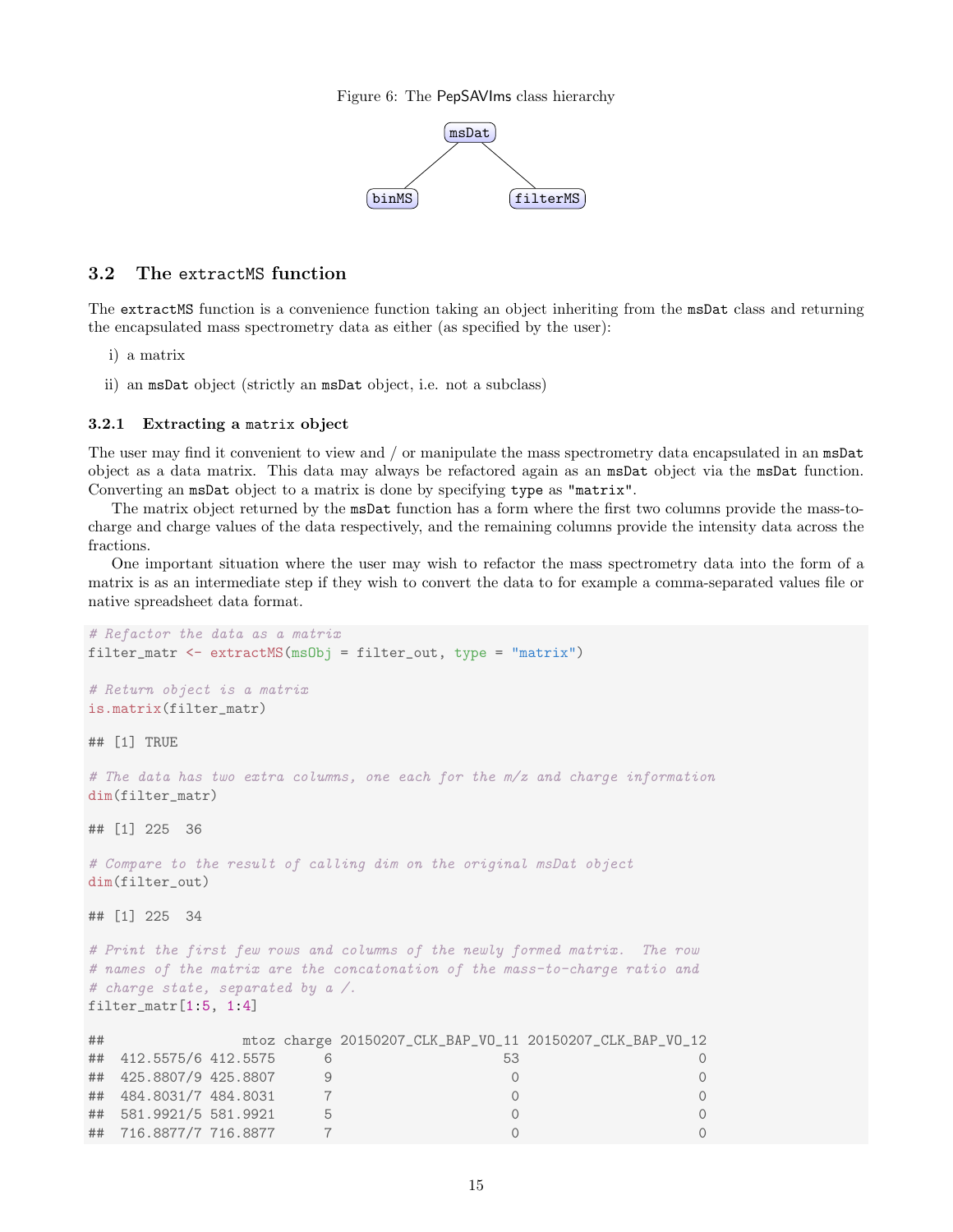Once the data has been refactored in matrix form, any of the usual R data export tools can be used.

```
# Save the data as a csv file. Probably don't want to keep the row names as that
# information is contained in the first two columns of the data.
write.csv(filter_matr, file = "filtered_mass_spec.csv", row.names = FALSE)
```
#### <span id="page-15-0"></span>3.2.2 Extracting an msDat object

An alternative to refactoring a binMS or filterMS object as a matrix is to extract the internal msDat object. This is done by specifying type as "msDat". A potential advantage of keeping the data as an msDat object is that it may prevent later converting the data back from a matrix into an msDat object.

The msDat class is equipped with fundamental operations common to typical matrix classes such as data printing and matrix subsetting (described in section [3.4\)](#page-16-0). The main difference between the extracted msDat object and its encapsulating binMS or filterMS object is that the print and summary functions for the msDat emulates the print and summary functions for a matrix of intensity values rather than describing the consolidation or filtering process.

```
# Extract the encapsulated msDat object
filter_msDat <- extractMS(filter_out, "msDat")
# For a subclass of msDat the extractMS function has the effect of performing
# the following command
filter_msDat_v2 <- filter_out$msDatObj
# extractMS is the same as copying the msDatObj element for a subclass of msDat
identical(filter_msDat_v2, filter_msDat)
## [1] TRUE
# Calling extractMS on an object that is strictly of class msDat is effectively
# a noop
filter_msDat_v3 <- extractMS(filter_msDat, "msDat")
# extractMS on a strictly msDat object returns the original object
identical(filter_msDat_v3, filter_msDat)
## [1] TRUE
# Printing the extracted msDat object prints the intensity matrix (as opposed to
# the print function for binMS or filterMS objects. Also compare this to the
# extracted matrix in the previous section: in this form the mass-to-charge and
# charge data is not exposed to the user.
filter_msDat[1:5, 1:2]
## 20150207_CLK_BAP_VO_11 20150207_CLK_BAP_VO_12
## 412.5575/6 53 0
## 425.8807/9 0 0
## 484.8031/7 0 0
## 581.9921/5 0 0
```
## 716.8877/7 0 0

#### <span id="page-15-1"></span>3.3 The msDat function

As might be expected, the msDat function takes mass spectrometry data as input and returns an msDat object. In one sense the msDat function can be though of as the inverse of the extractMS function with type specified as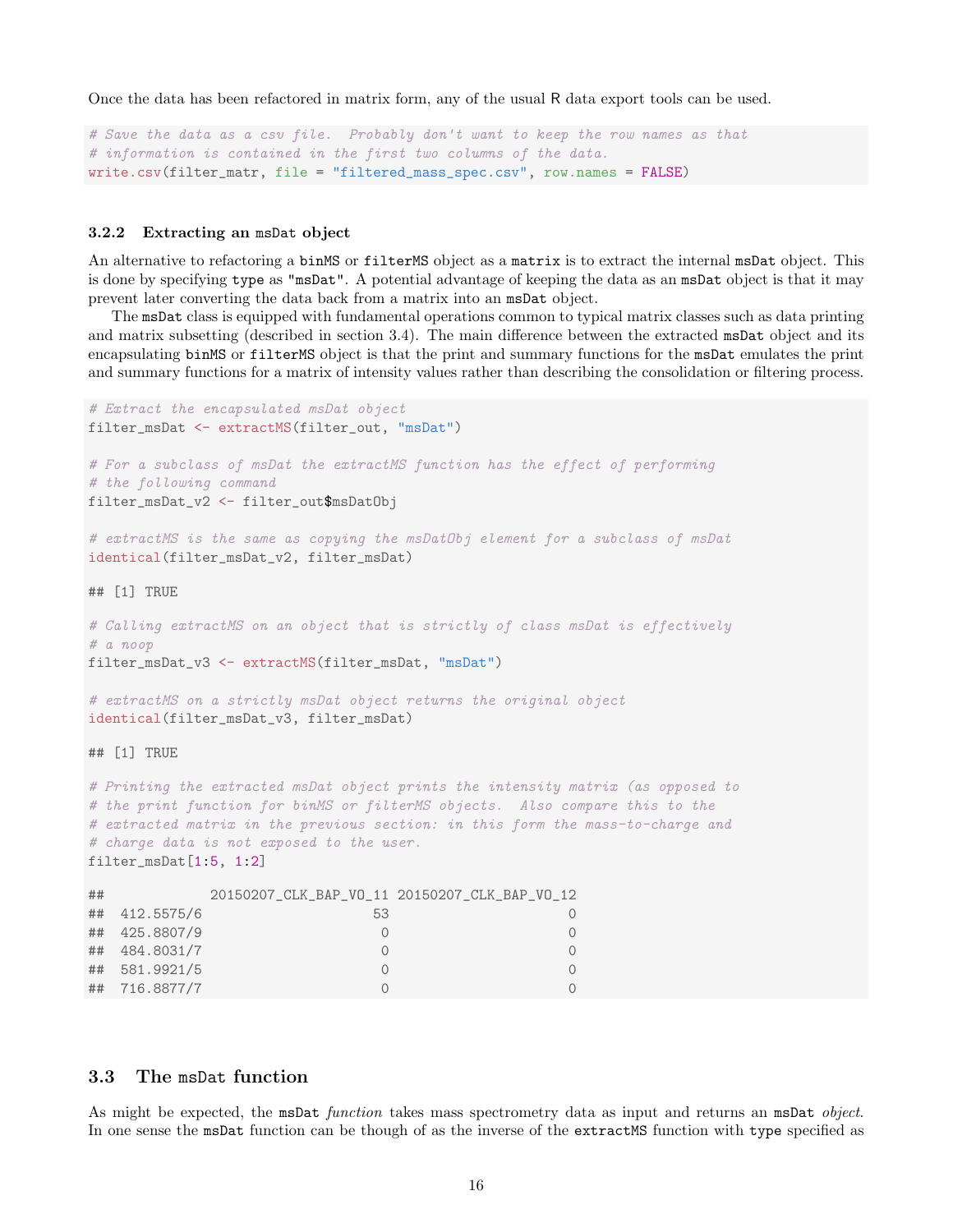"matrix"; while in this form extractMS turns an msDat object into a matrix, the msDat function turns a matrix into an msDat object.

In general, the msDat function is used to create an msDat object for use as input for either the filterMS or the rankEN function. This need may occur when the researcher wishes to (i) enter the PepSAVI-MS pipeline without executing either or both of the binMS or filterMS functions or (ii) wants to do some addition processing between steps of the pipeline using the raw data.

The forms in which the data can be input is similar to that as for the binMS function, so we do not go into great deal here. In fact the internal routines used to process the arguments are the same for both functions.

```
# Construct an msDat object from object created by a call to extractMS
filter_out_v5 <- msDat(mass_spec = filter_matr,
                      mtoz = "mtoz",charge = "charge",ms inten = NULL)
# Confirm that reconstructed msDat object is equal. Need to ignore attributes
# when testing for equality b/c row names are not retained.
all.equal(filter_out_v5, filter_out$msDatObj, check.attributes=FALSE)
```
## [1] TRUE

## <span id="page-16-0"></span>3.4 The msDat class interface

The msDat class and its subclasses binMS and filterMS are equipped with some basic class methods to support fundamental data operations. The basic operations that are supported are the following:

- dim, nrow, ncol (in terms of the dimensions of the intensity data)
- dimnames, colnames, and row.names read / write
- extract or replace via the [ ] operator
- print

We've used many of these functions throughout the rest of this document without explanation, but now let us provide some concrete examples.

```
# Check the dimension; can also use nrow, ncol
dim(filter_msDat)
## [1] 225 34
# Print the first few rows and columns
filter_msDat[1:5, 1:3]
## 20150207_CLK_BAP_VO_11 20150207_CLK_BAP_VO_12 20150207_CLK_BAP_VO_13
## 412.5575/6 53 0 0
## 425.8807/9 0 0 0
## 484.8031/7 0 0 0
## 581.9921/5 0 0 0
## 716.8877/7 0 0 0
# Let's change the fraction names to something more concise
colnames(filter_msDat) <- c(paste0("frac", 11:43), "frac47")
# Print the first few rows and columns with the new fraction names
filter_msDat[1:5, 1:10]
```